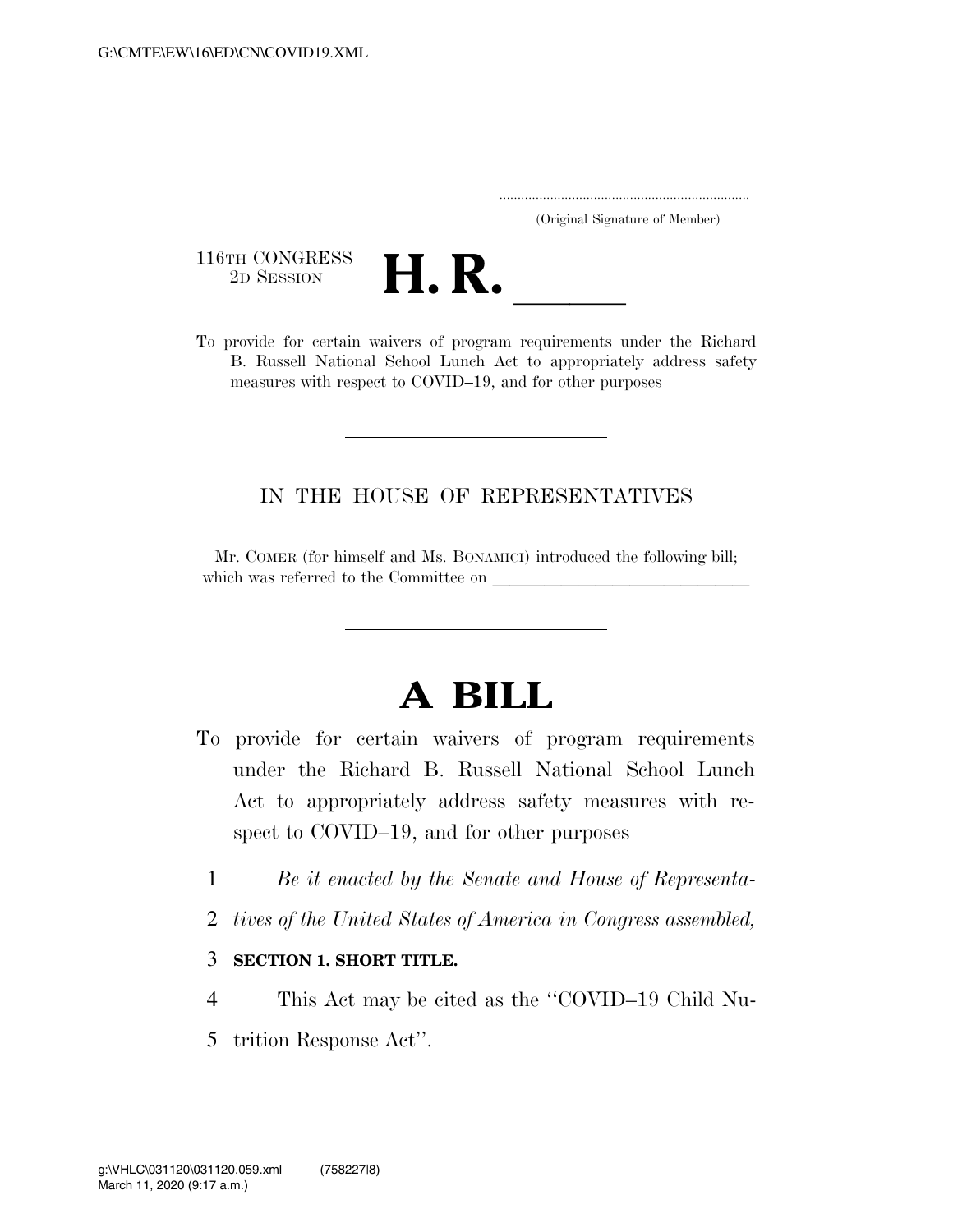| $\mathbf{1}$   | SEC. 2. NATIONAL SCHOOL LUNCH PROGRAM REQUIRE-               |
|----------------|--------------------------------------------------------------|
| $\overline{2}$ | MENT WAIVERS ADDRESSING COVID-19.                            |
| 3              | (a) NATIONWIDE WAIVER.—                                      |
| $\overline{4}$ | (1) IN GENERAL.—Notwithstanding any other                    |
| 5              | provision of law, the Secretary may establish a waiv-        |
| 6              | er for all States under section $12(1)$ of the Richard       |
| 7              | B. Russell National School Lunch Act (42 U.S.C.              |
| 8              | $1760(l)$ , for purposes of-                                 |
| 9              | (A) providing meals and meal supplements                     |
| 10             | under a qualified program; and                               |
| 11             | (B) carrying out subparagraph (A) with                       |
| 12             | appropriate safety measures with respect to                  |
| 13             | COVID-19, as determined by the Secretary.                    |
| 14             | (2) STATE ELECTION.—A waiver established                     |
| 15             | under paragraph $(1)$ shall—                                 |
| 16             | $(A)$ notwithstanding paragraph $(2)$ of sec-                |
| 17             | tion 12(l) of the Richard B. Russell National                |
| 18             | School Lunch Act $(42 \text{ U.S.C. } 1760(l))$ , apply      |
| 19             | automatically to any State that elects to be sub-            |
| 20             | ject to the waiver without further application;              |
| 21             | and                                                          |
| 22             | (B) not be subject to the requirements                       |
| 23             | under paragraph $(3)$ of such section.                       |
| 24             | (b) CHILD AND ADULT CARE FOOD PROGRAM WAIV-                  |
| 25             | ER.—Notwithstanding any other provision of law, the Sec-     |
| 26             | retary may grant a waiver under section $12(1)$ of the Rich- |
|                |                                                              |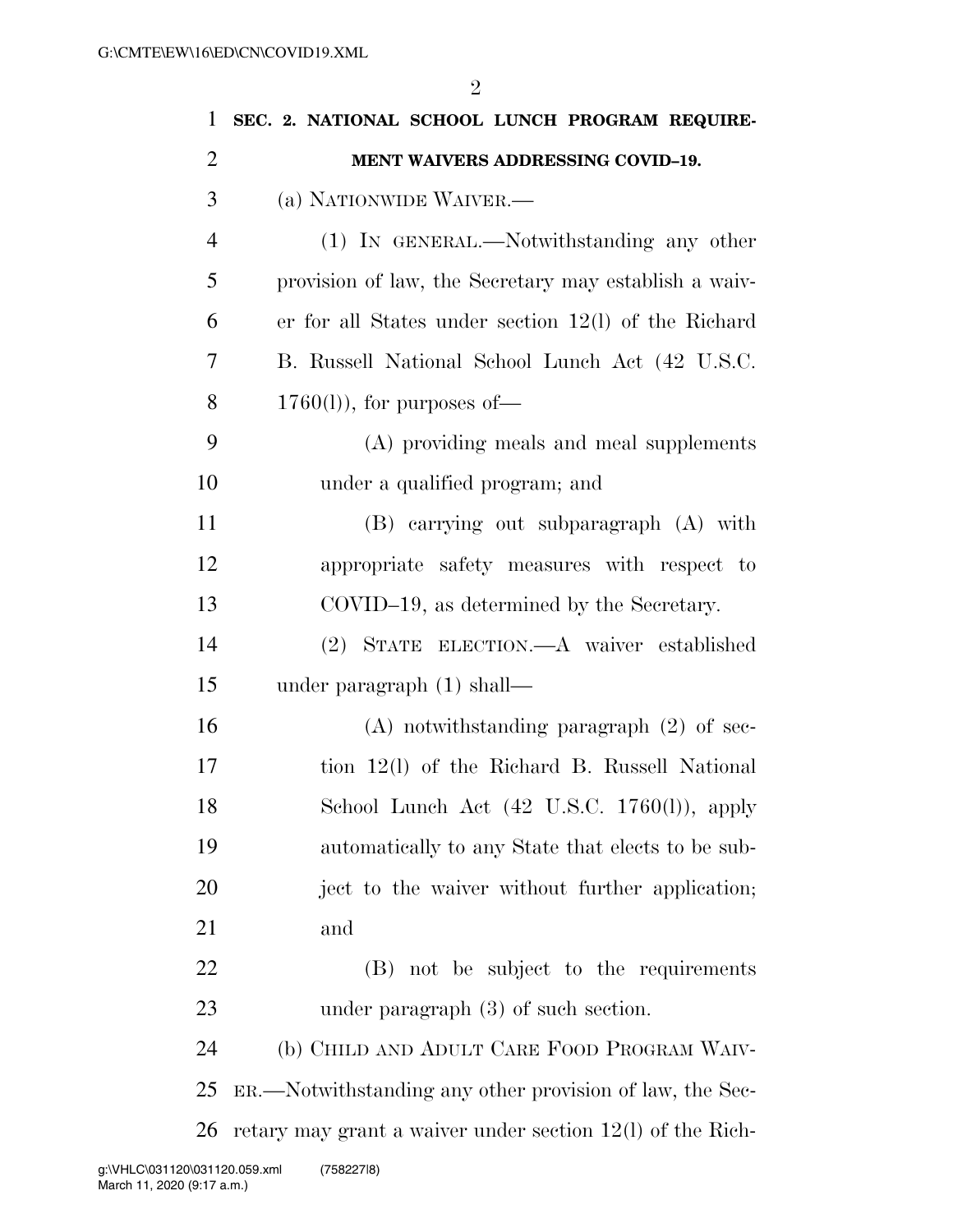ard B. Russell National School Lunch Act (42 U.S.C. 1760(l)) to allow non-congregate feeding under a child and adult care food program under section 17 of the Richard B. Russell National School Lunch Act (42 U.S.C. 1766) if such waiver is for the purposes of—

 (1) providing meals and meal supplements under such child and adult care food program; and (2) carrying out paragraph (1) with appropriate safety measures with respect to COVID–19, as de-termined by the Secretary.

 (c) MEAL PATTERN WAIVER.—Notwithstanding paragraph (4)(A) of section 12(l) of the Richard B. Rus- sell National School Lunch Act (42 U.S.C. 1760(l)) the Secretary may grant a waiver under such section that re- lates to the nutritional content of meals served if the Sec-retary determines that—

 (1) such waiver is necessary to provide meals and meal supplements under a qualified program; and

 (2) there is a supply chain disruption with re- spect to foods served under such a qualified program 22 and such disruption is due to COVID–19.

 (d) REPORTS.—Each State that receives a waiver under subsection (a), (b), or (c), shall, not later than 1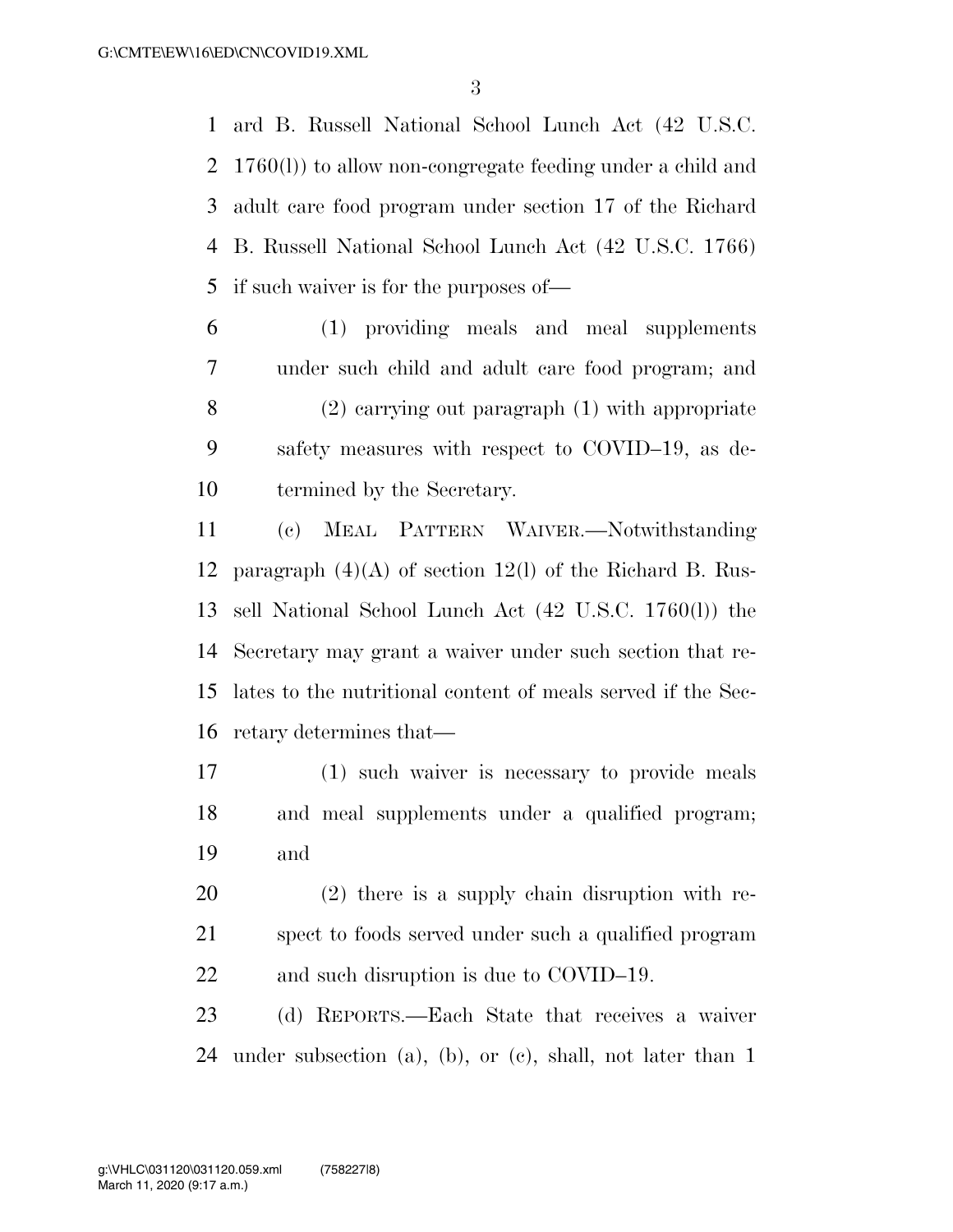| $\mathbf{1}$   | year after the date such State received such waiver, sub-  |
|----------------|------------------------------------------------------------|
| $\overline{2}$ | mit a report to the Secretary that includes the following: |
| 3              | (1) A summary of the use of such waiver by the             |
| $\overline{4}$ | State and eligible service providers.                      |
| 5              | $(2)$ A description of whether such waiver re-             |
| 6              | sulted in improved services to children.                   |
| $\overline{7}$ | (e) SUNSET.—The authority of the Secretary to es-          |
| 8              | tablish or grant a waiver under this section shall expire  |
| 9              | on July 31, 2020.                                          |
| 10             | (f) DEFINITIONS.—In this section:                          |
| 11             | (1) QUALIFIED PROGRAM.—The term "qualified                 |
| 12             | program" means the following:                              |
| 13             | (A) The school lunch program under the                     |
| 14             | Richard B. Russell National School Lunch Act               |
| 15             | $(42 \text{ U.S.C. } 1751 \text{ et seq.}).$               |
| 16             | (B) The school breakfast program under                     |
| 17             | section 4 of the Child Nutrition Act of 1966               |
| 18             | $(42 \text{ U.S.C. } 1773).$                               |
| 19             | (C) The child and adult care food program                  |
| 20             | under section 17 of the Richard B. Russell Na-             |
| 21             | tional School Lunch Act (42 U.S.C. 1766).                  |
| 22             | (D) The summer food service program for                    |
| 23             | children under section 13 of the Richard B.                |
| 24             | Russell National School Lunch Act (42 U.S.C.               |
| 25             | 1761).                                                     |